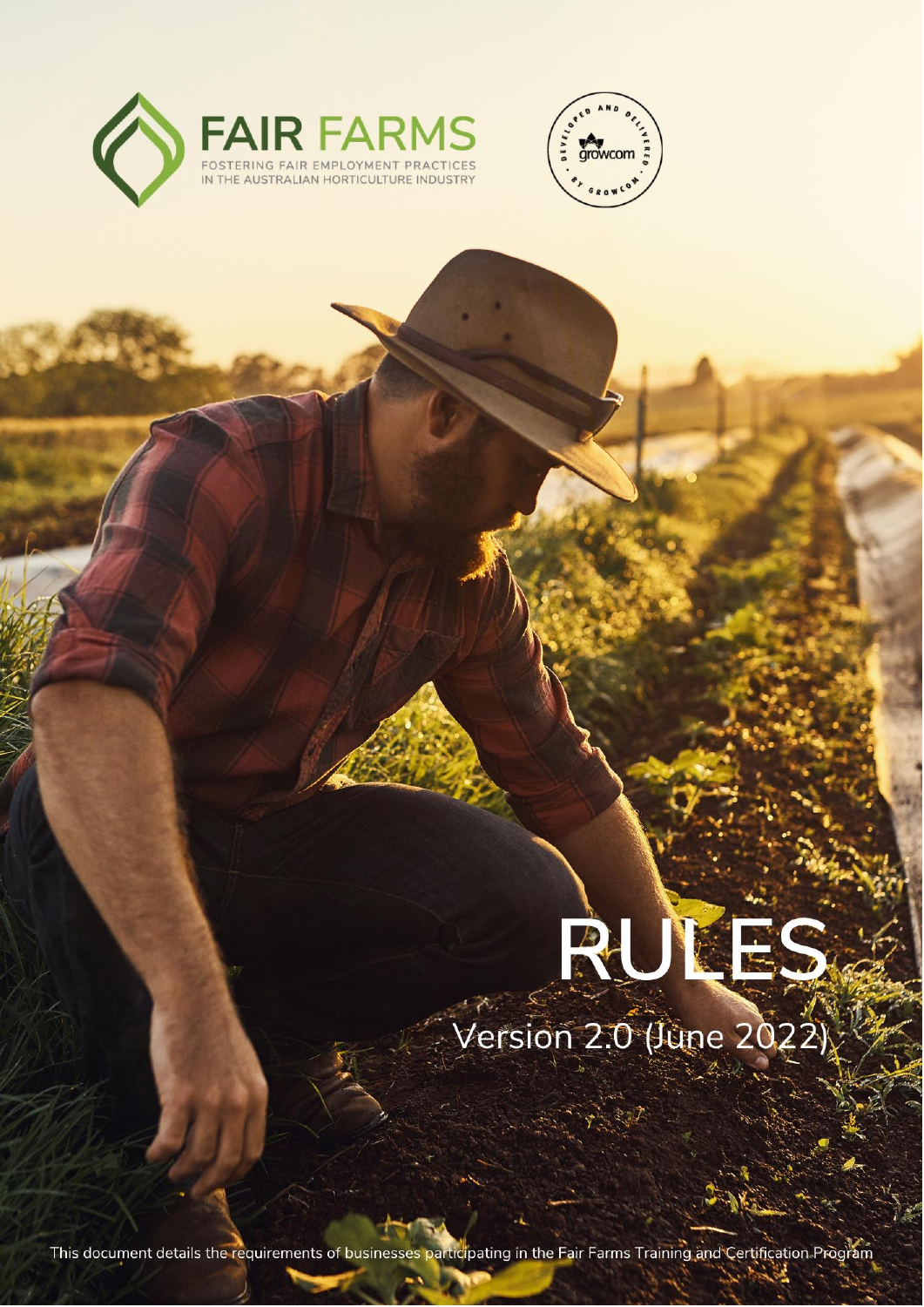# **Contents**

| 1.  |  |
|-----|--|
| 2.  |  |
| 3.  |  |
| 4.  |  |
| 5.  |  |
| 6.  |  |
| 7.  |  |
| 8.  |  |
| 9.  |  |
| 10. |  |
| 11. |  |
| 12. |  |
| 13. |  |
| 14. |  |
| 15. |  |
| 16. |  |
| 17. |  |
| 18. |  |
| 19. |  |

Fair Farms Rules - Version 2.0 - June 2022 | Copyright © Growcom Australia 2022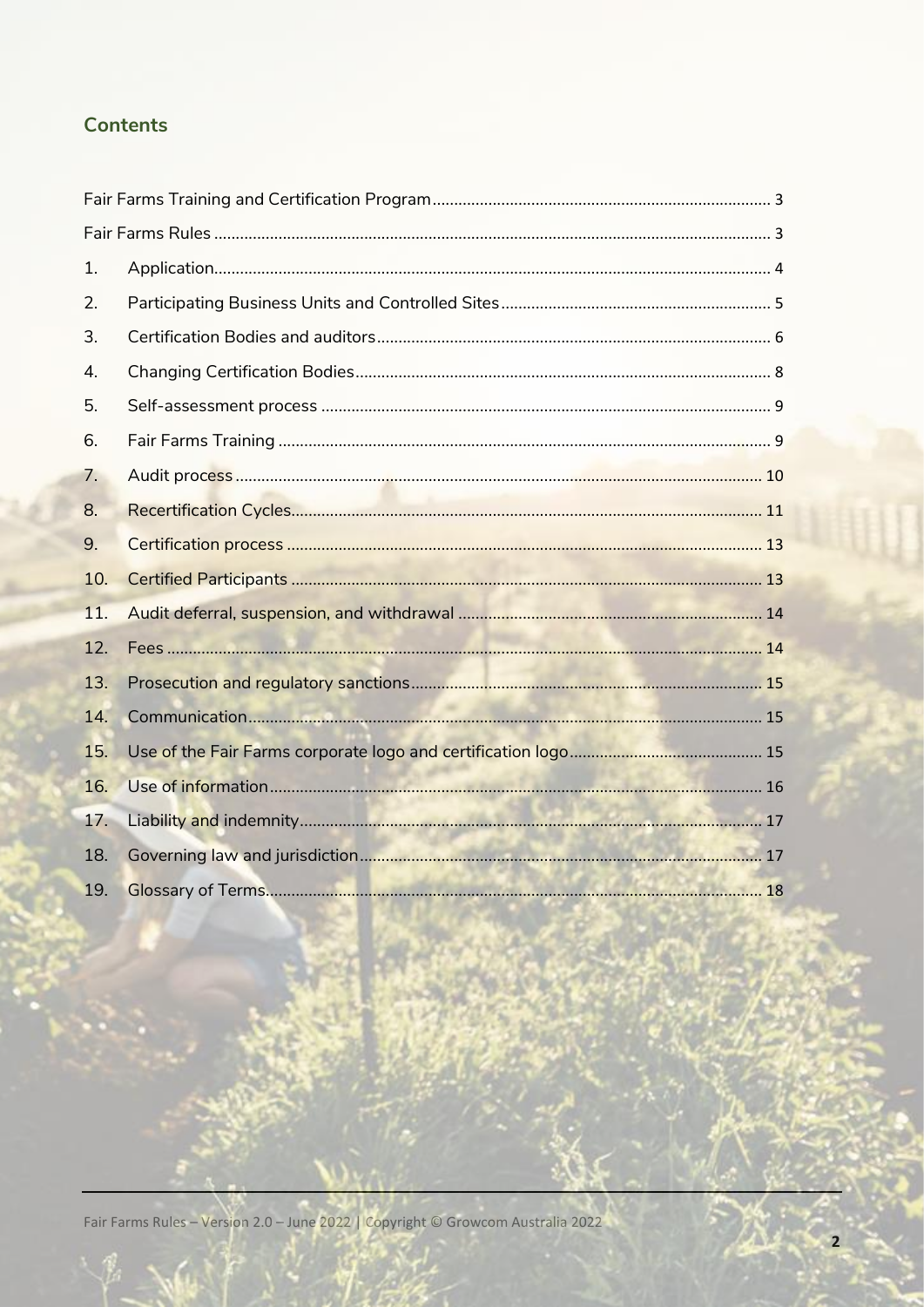# <span id="page-2-0"></span>**Fair Farms Training and Certification Program**

Queensland Fruit and Vegetable Growers Ltd trading as Growcom Australia (**Growcom / Fair Farms**) is implementing the Fair Farms Training and Certification Program (**Fair Farms Program / Program**).

The objective of the Fair Farms Program is fostering fair and responsible employment practices across the Australian horticulture industry. The Program aims to support a transition towards stronger workplace compliance which will lead to improved employment practices, fairer treatment of workers and reduced risk of worker exploitation and other human rights violations.

The Fair Farms Program provides a mechanism for participating businesses to demonstrate to their customers and other interested parties that their employment and workplace relations practices are fair and comply with Australia's workplace relations laws.

The Fair Farms Program has been developed by Growcom as the Scheme Owner with reference to the Credibility Principles established by the ISEAL Alliance [\(https://www.isealalliance.org/credible](https://www.isealalliance.org/credible-sustainability-standards/iseal-credibility-principles)[sustainability-standards/iseal-credibility-principles\)](https://www.isealalliance.org/credible-sustainability-standards/iseal-credibility-principles), a global initiative to strengthen sustainability standards systems. Growcom is committed to continuously review and improve the Fair Farms Program, always aspiring to operate a credible and effective system that achieves its purpose.

# <span id="page-2-1"></span>**Fair Farms Rules**

These Fair Farms Rules are the terms on which, upon registration, a business agrees to participate in the Fair Farms Program. Businesses participating in the Fair Farms Program (the **Participants**) must always comply with the Fair Farms Rules and the requirements of the Fair Farms Standard.

Failure to comply with the Fair Farms Rules or the requirements of the Fair Farms Standard may result in a Participant's Fair Farms Certification being suspended or withdrawn.

Updates to the Fair Farms Rules and Fair Farms Standard will occur from time to time. Participants will be given at least 28 days' notice of the changes via Fair Farms website and email and must ensure full compliance with the changes within the timeframe stated in the notice.

A Participant's obligations to comply with the Fair Farms Rules and Fair Farms Standard are in addition to its obligations to comply with the law, including any regulatory requirements. It is important for Participants to be aware that compliance with the Fair Farms Rules and Fair Farms Standard does not ensure compliance with the law and does not exempt a Participant from doing so.

Capitalised terms used in this document have the meaning given to them in the Glossary of Terms (section 19).

Feedback on this document or any aspect of the Fair Farms Program should be submitted by email to: [fairfarms@growcom.com.au](mailto:fairfarms@growcom.com.au)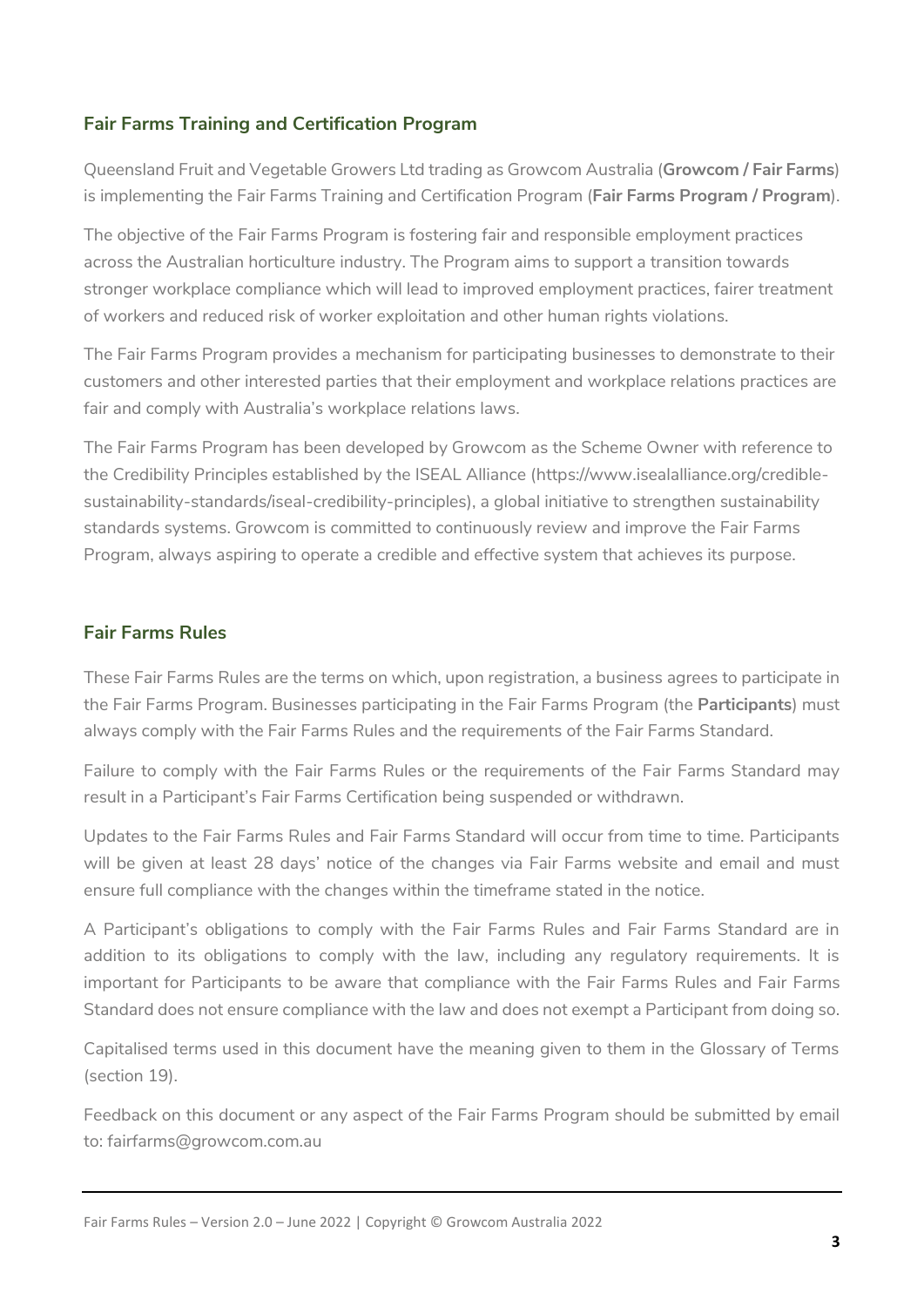# <span id="page-3-0"></span>**1. Application**

- 1.1. The Fair Farms Program provides a pathway to certification for businesses operating within the Australian horticulture supply chain that:
	- **■** Grow produce for retail sale, and/or
	- Pack produce for retail sale, and/or
	- **•** Operate as an aggregator, distributor, broker, or agent supplying produce for retail sale.
- 1.2. A Participant may apply to be registered for the Fair Farms Program through direct application to Fair Farms administration via the Fair Farms website.
- 1.3. To register with Fair Farms, a Participant must be a sole trader, partnership, limited or unlimited company, limited liability partnership or other structure of business as may be approved by Fair Farms.
- 1.4. A Participant is required to complete a Fair Farms online registration form as part of the registration process and to provide information as may be requested including a detailed business profile, management, and key contact information.
- 1.5. A Participant must nominate the specific Registered Buyers, if any, it authorises Fair Farms to share certain Data with, including but not limited to:
	- I. Information relating to direct and indirect supply arrangements, employee numbers, use of labour hire (including the identity and contact details of labour hire providers), use of piece rates, use of overseas workers, provision of accommodation and transport to workers.
	- II. Details of Fair Farms training assigned to, or completed by, the Participant.
	- III. Status of the Participant's certification pathway including any related correspondence.
	- IV. Audit reports, Findings and Finding Alerts, and information relating to the closing of Findings.
	- V. Status of the Fair Farms Certification including any suspension or withdrawal of certification or registration.
	- VI. Correspondence relating to deferral of audits.

A Participant agrees that the Data will be provided to nominated Registered Buyers. However, Participants may withdraw or amend the authorisation to share the Data or any part of it at any time by notifying Fair Farms administration in writing or by using the appropriate **Change of Data Sharing Authorisation Form** on the Fair Farms website. Fair Farms shall implement such instruction within 28 days of its receipt.

Fair Farms' mandate to share Participant data with Registered Buyers is always subject to the Participant's authorisation, applicable privacy legislation, the Fair Farms Privacy Policy and the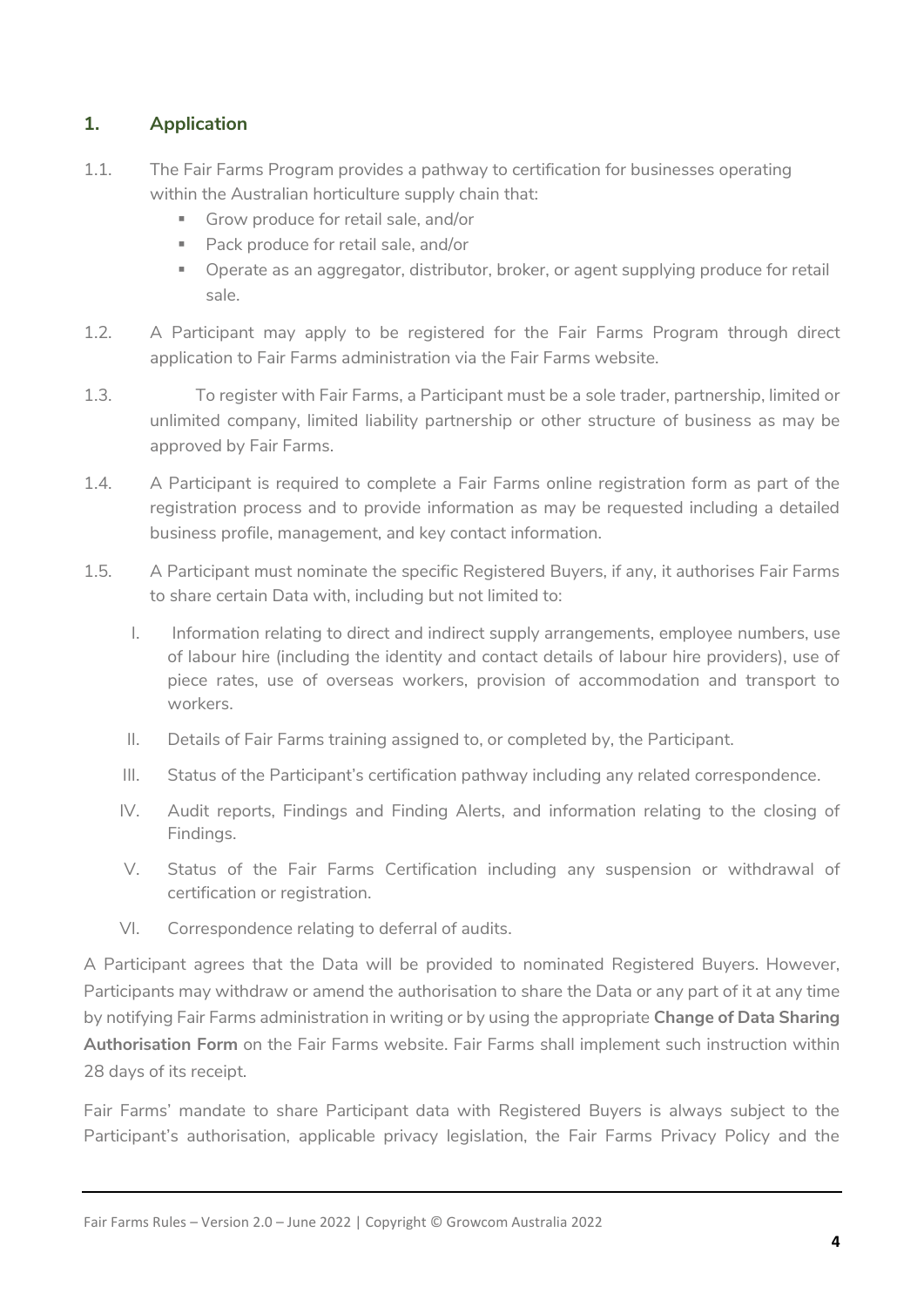provisions of these Rules. If a Participant decides to withdraw consent for the sharing of the Data or any part of the Data the Participant acknowledges that this may affect the way the nominated Registered Buyers rate the risk to its supply chain posed by the Participant.

- 1.6. Each Participant must nominate the person within the business who is responsible for the management of the Participant's compliance with the Fair Farms Program and, to be the key contact for the business.
- 1.7. A Participant must be registered with Fair Farms prior to applying for initial audit to a Fair Farms approved Certification Body.
- 1.8. Any change to a Participant's profile or key contact information or other details provided on registration must be notified to Fair Farms administration in writing or by using the appropriate **Change of Details Form** on the Fair Farms website within 28 days of the change.
- 1.9. Changes to a Participant's information that may affect certification will be dealt with on a case-by-case basis by Fair Farms at Fair Farms discretion.
- 1.10. Supporting documentation may be requested to provide evidence of a Participant's information or changes to that information.
- 1.11. A Participant in the Fair Farms Program must provide true and honest information. Fair Farms may suspend or withdraw a Participant's certification if false or misleading information is provided on the Fair Farms registration form, through the self-assessment process, on application for audit or in subsequent business updates.

# <span id="page-4-0"></span>**2. Participating Business Units and Controlled Sites**

- 2.1. Each Participant in the Fair Farms Program consists of the Participating Business Unit (PBU) and one or more Controlled Sites.
- 2.2. Controlled Sites are those locations (for example a farm or pack-house) which are routinely staffed with manual workers (whether directly employed or engaged through a Labour Hire Provider) and operate under the policies and procedures, day-to-day supervision and management control of the PBU.
- 2.3. The PBU must include all its Controlled Sites on the Fair Farms registration form and application for audit and must not include any sites that do not meet the requirements of clause 2.2.
- 2.4. Sites that do not meet the requirements of clause 2.2 must be registered separately by the Participant under a separate membership if Fair Farms Certification is sought for these sites.
- 2.5. Training and certification under the Fair Farms Program will be provided to the Participant and their nominated PBU and will encompass all its Controlled Sites.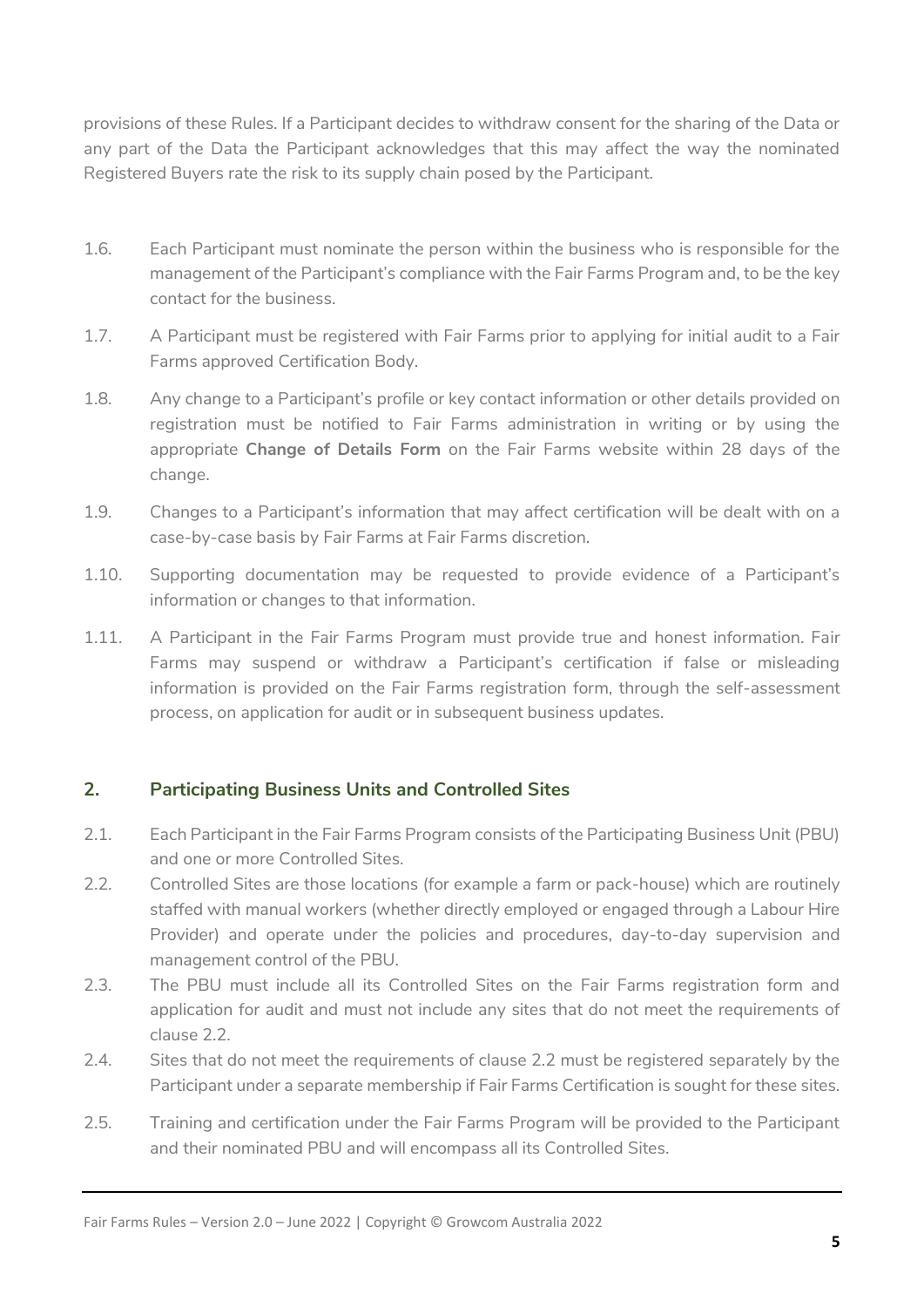- i. All Controlled Sites must be visited at the initial and every recertification Fair Farms Audit;
- ii. Detailed records must be available for all Controlled Sites at the initial and every recertification audit; and
- iii. Additional sites to be added to the list of a PBU's Controlled Sites must be visited at audit prior to inclusion on a Fair Farms Certificate.
- 2.6. Multiple businesses that operate from one site (address) must be registered with Fair Farms separately. A Fair Farms Audit must be scheduled for each individual business, but the audits may be conducted concurrently.

# <span id="page-5-0"></span>**3. Certification Bodies and auditors**

- 3.1. Only Fair Farms approved Certification Bodies may conduct Fair Farms Audits. Fair Farms will publish on its website a list of the approved Certification Bodies.
- 3.2. Only auditors complying with competency requirements set by Fair Farms, and who are employed by or contracted to a Fair Farms approved Certification Body, may conduct Fair Farms Audits.
- 3.3. On application for audit, the Participant must enter into a written contract with a Fair Farms approved Certification Body for the provision of Fair Farms Certification services prior to the commencement of audit activity. The contract must include:
	- i. The Fair Farms Standard;
	- ii. List of Controlled Sites which are to be included in the Fair Farms Audit pursuant to clause 2.2 and clause 2.3 above;
	- iii. Company or entity details name(s), ABN(s) Controlled Site address(es), postal address, email, phone;
	- iv. Nominated business contact name, email and phone;
	- v. Preferred audit date within peak period (if any); and
	- vi. Other details reasonably required by the Certification Body.
- 3.4. It is a condition of registration for, and certification under, the Fair Farms Program and may, at the Certification Body's discretion, be incorporated into the contract with the Certification Body, that a Participant:
	- i. Agrees to notify Fair Farms and the Certification Body of a Critical Non-Compliance within 48 hours of the incident; and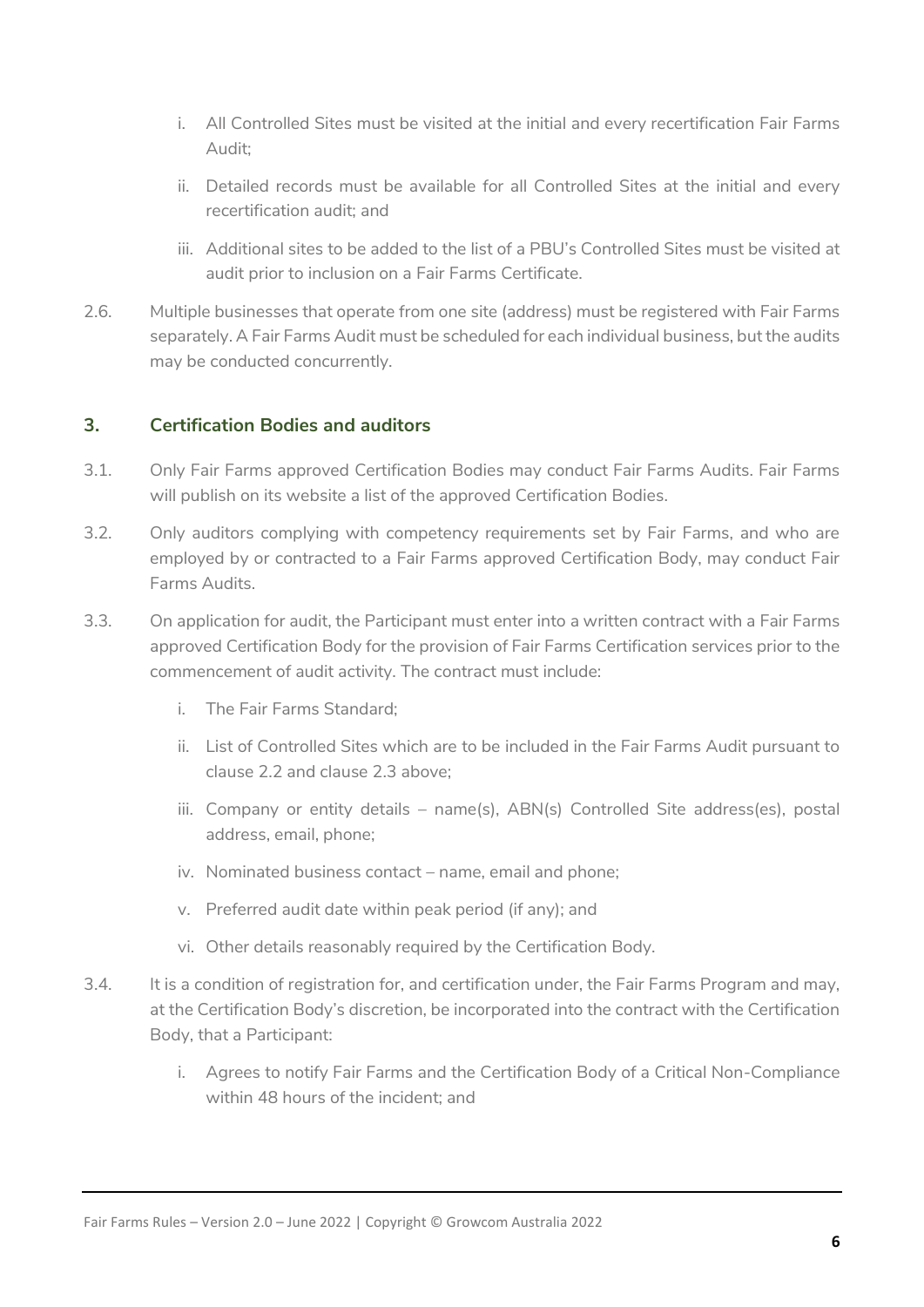- ii. Acknowledges and agrees that the certification status of the Participant will be publicly available on the Fair Farms website or other means of publication implemented by Fair Farms.
- 3.5. The contract with the Certification Body must take into account the responsibilities of the Participant and must clearly include the following requirements:
	- i. Audits are scheduled with adequate notice for both the Participant and the auditor/Certification Body;
	- ii. Audits are scheduled during harvesting periods or other peak employment periods.
	- iii. The cancellation of a scheduled audit may result in a penalty fee in accordance with the terms of the contract;
	- iv. The Participant must, on request, provide unimpeded access to Controlled Sites and premises, to full documentation and records, and to staff employed by the Participant (whether employed directly or engaged through a Labour Hire Provider), for the purpose of conducting the audit including staff interviews;
	- v. The Participant must provide all reasonable assistance required by the auditor in the conduct of the audit;
	- vi. The Participant must provide complete and accurate information as required by the auditor;
	- vii. The Participant must refrain from any activity that could impede, delay or obstruct the auditor having access to the workers on the audited site for the purpose of conducting interviews;
	- viii. The Participant must not in any way or form influence, instruct or direct the workers who are interviewed by the auditor or attempt to influence the outcome of the audit or any audit findings.
	- ix. An auditor may be accompanied on the audit for training or accreditation purposes, e.g. auditor training, auditor calibration, witness audits (Fair Farms or Certification Body);
	- x. Fair Farms reserves the right to conduct its own audit on a Participant in response to complaints, or as part of routine compliance activities. These audits may be announced or unannounced;
	- xi. A copy of the audit report, supporting documentation and Fair Farms Certificate will be made available to Fair Farms, and the audit result will be communicated to Fair Farms;
	- xii. Fair Farms may contact the Participant directly for feedback on auditor and/or Certification Body performance;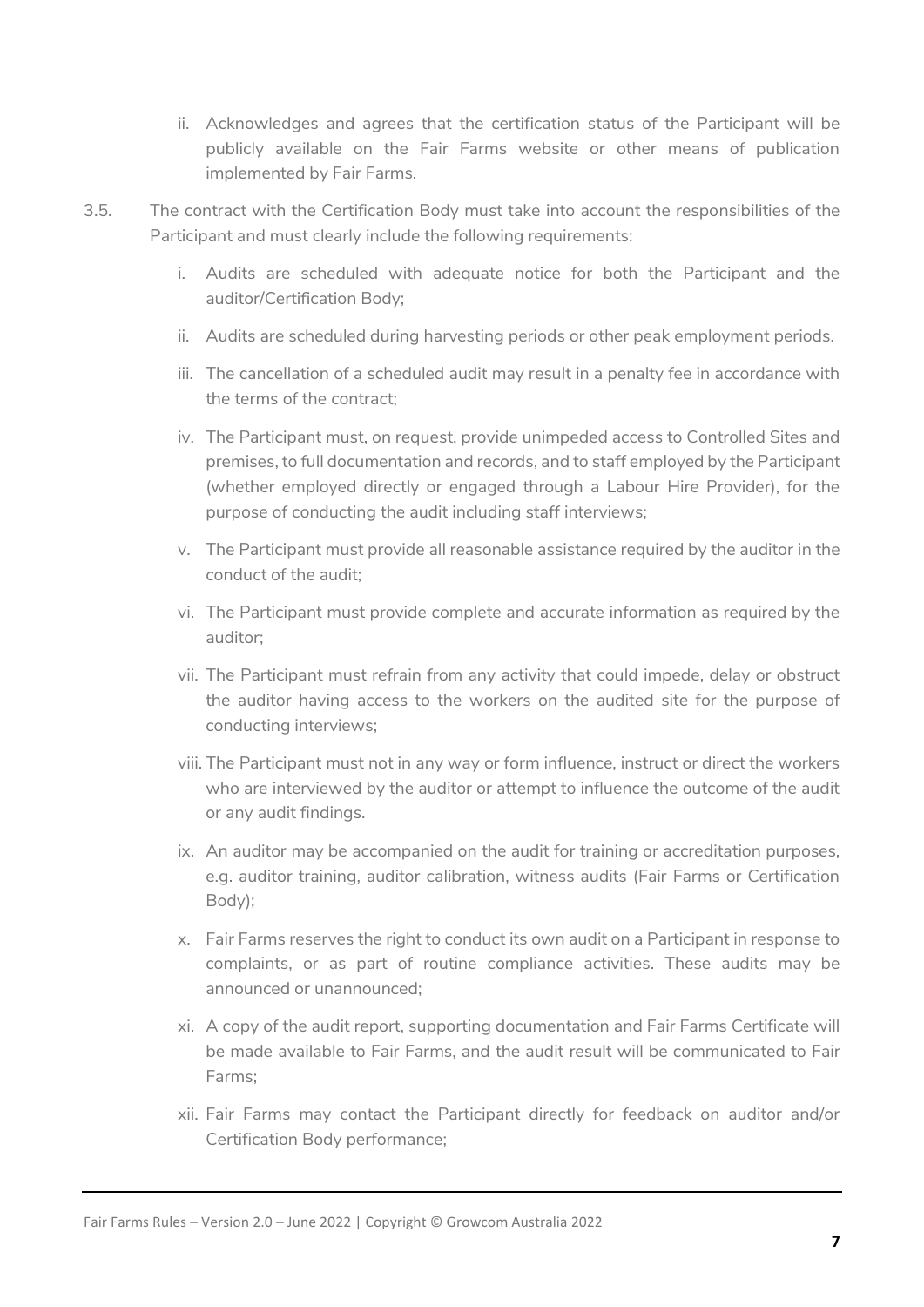- xiii. The Participant may lodge a complaint in confidence with Fair Farms that will be considered and investigated if appropriate with the auditor and Certification Body concerned.
- 3.6. The Participant agrees with Fair Farms to the matters set out in clauses 3.5 i xiii and acknowledges and agrees that compliance with these provisions is a condition of registration for, and certification under, the Fair Farms Program.
- 3.7. The Participant acknowledges and agrees that where consulting or training services related to the Fair Farms Standard have been provided to the Participant by an individual contracted to, or employed by a Certification Body, that individual is excluded from conducting a Fair Farms Audit for that same Participant within two years of completion of the consulting/training activity.
- 3.8. The Participant acknowledges and agrees that an auditor may refuse to carry out or finish a Fair Farms Audit:
	- i. In the presence of a third party who the auditor believes may intentionally or otherwise influence the outcome of the audit in an inappropriate manner;
	- ii. If the auditor feels threatened or has been subject to abusive behaviour during the visit;
	- iii. If the auditor deems that the Participant has not implemented the Fair Farms Program or insufficient records are available; or
	- iv. If the site is empty, non-operational, not in production or has been vacated by workers.
- 3.9. The Participant acknowledges and agrees that an individual auditor may audit a Participant multiple times, however no more than three consecutive Fair Farms Audits can be conducted by the same auditor for any one Participant.

# <span id="page-7-0"></span>**4. Changing Certification Bodies**

- 4.1. Subject to its contract with its nominated Certification Body, a Participant may change its nominated Certification Body at any time, provided that the Participant is not currently suspended from the Fair Farms Program and there are currently no corrective actions outstanding from previous audits.
- 4.2. A Participant is not required to inform their previous nominated Certification Body that it has transferred but must notify Fair Farms of the change within 28 days of entering into a contract with a different Certification Body.
- 4.3. A Participant must declare on their audit application to a new Certification Body its previous certification arrangements under Fair Farms including all Controlled Sites.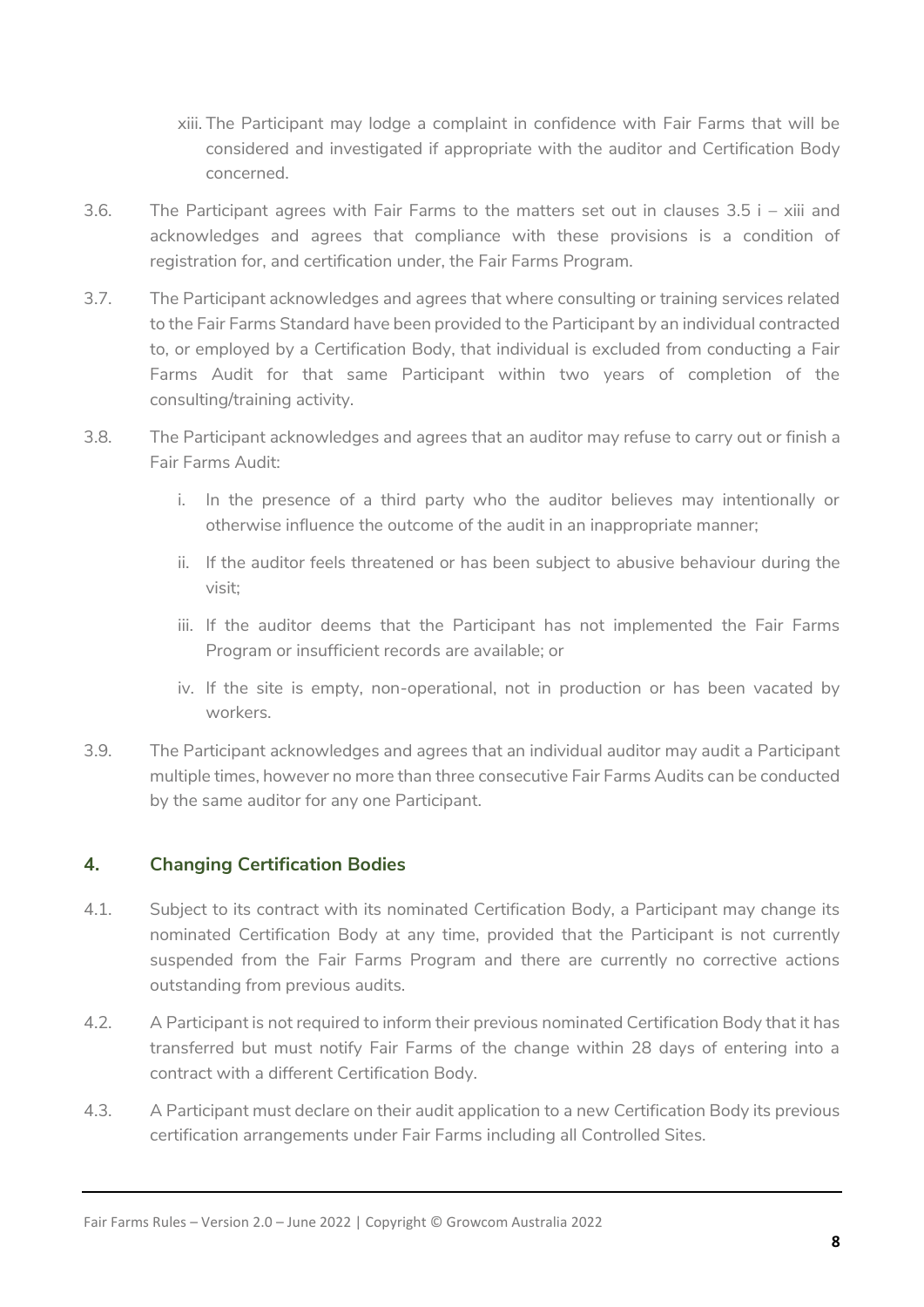4.4. Fair Farms may give the new nominated Certification Body access to the Participant's Fair Farms records, including historical audit results and information from previous Certification Bodies.

# <span id="page-8-0"></span>**5. Self-assessment process**

- 5.1. A Participant seeking Fair Farms Certification must first complete an online self-assessment of its employment practices against the Fair Farms Standard (Online Self-Assessment, OSA). Fair Farms will evaluate the Participant's responses and report the OSA outcome.
- 5.2. A Participant must complete the OSA at least once every year.
- 5.3. The initial OSA will provide the Participant with their training needs analysis. Based on its result, Fair Farms will direct specific training modules to be completed by managerial staff of the Participant. Refer to section 6 below – Fair Farms Training.
- 5.4. The results of the OSA are not provided to Registered Buyers.
- 5.5. A Participant must complete the OSA within one month of registration.

# <span id="page-8-1"></span>**6. Fair Farms Training**

- 6.1. The Fair Farms Program emphasises the importance of continuous training and improvement of employment and general management practices across the horticulture industry.
- 6.2. Fair Farms training modules are specifically designed to strengthen a Participant's employment practices so that they meet all requirements of the Fair Farms Standard. Initial training modules will be assigned to a Participant following completion of the Online Self – Assessment.
- 6.3. Fair Farms will only recognise training that is delivered by a Fair Farms approved trainer or training organisation.
- 6.4. In its initial year of participation, a Participant may only schedule a Fair Farms Audit once it has completed the required training modules identified during the self-assessment process (training needs analysis, section 5 above). The required training modules must be completed within three (3 months) of being advised of the requirement to complete assigned training modules.
- 6.5. All Fair Farms certified Participants are required to continuously upskill their managerial staff in areas covered by the Fair Farms Standard. In order to maintain Fair Farms Certification, the Participant is required to complete **at least 2 hours** of Fair Farms approved compulsory professional development (CPD) relating to subjects covered by the Fair Farms Standard. CPD must be completed annually beginning with the year after initial certification. Fair Farms will from time to time make specific training content available to Participants covering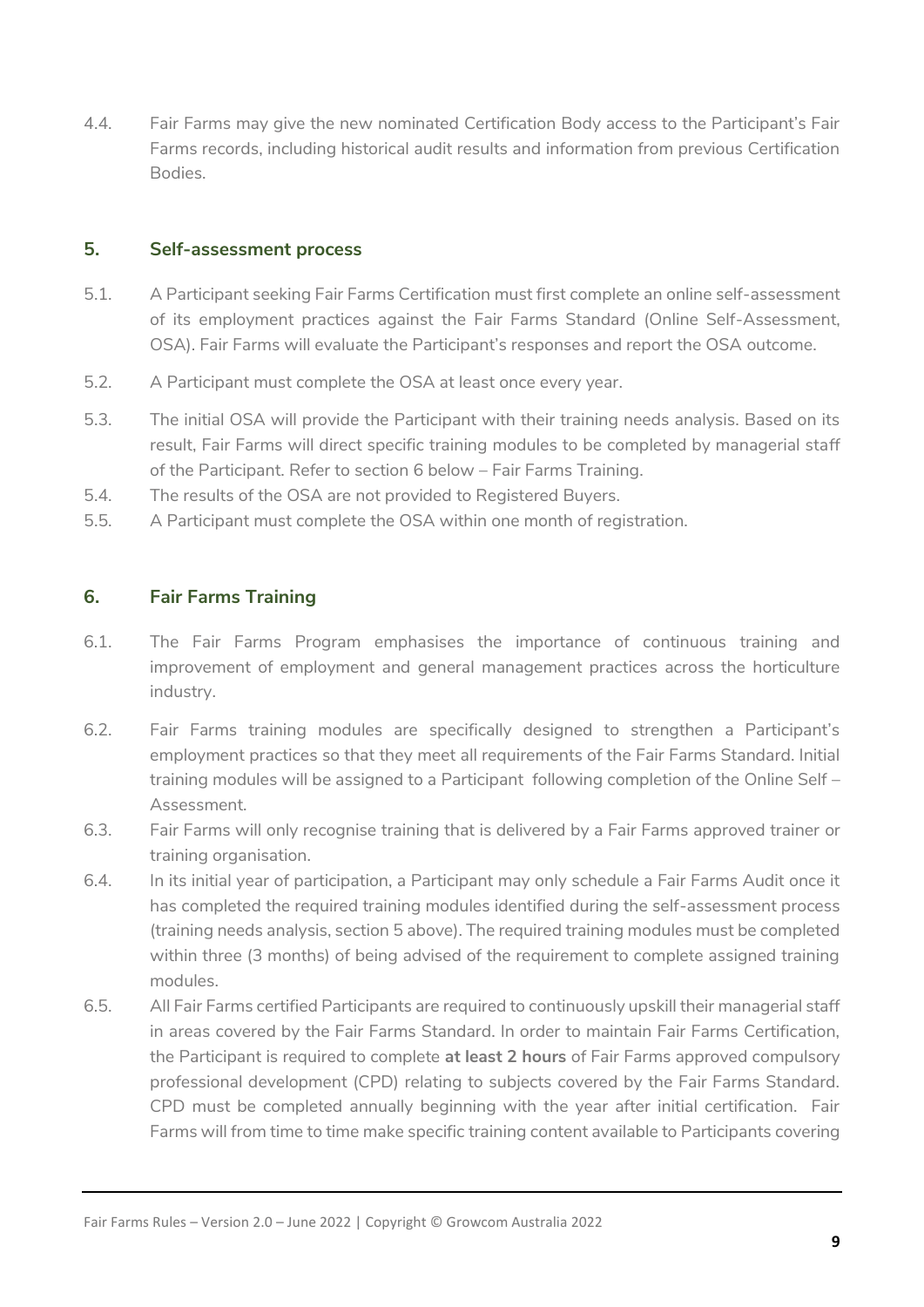up-to-date issues and developments relating to employment practices on farms and pack houses.

# <span id="page-9-0"></span>**7. Audit process**

- 7.1. These Rules outline the main components of the Fair Farms Audit process. More detailed information about Fair Farm Audits is contained in the Fair Farms **Audit Guide** (accessible via MyFairFarms).
- 7.2. All Fair Farms Audits are scheduled during harvesting periods or other peak employment periods where manual workers are present on the Controlled Site to be audited.
- 7.3. Participants are required to contact their nominated Certification Body to schedule the initial Fair Farms Audit. The Participant is free to obtain as many quotations as it wishes from the list of approved Certification Bodies.
- 7.4. The initial Fair Farms audit must be scheduled at the earliest opportunity (I.e. next harvest or peak employment period) following completion of Fair Farms training. It is expected that Participants will undertake an initial audit within six months of registration. A participant may seek an extension of this timeframe such that an audit is completed within 12 months of registration.
- 7.5. After completion of the first audit, the Certification Body will schedule recertification audits. Recertification audits are to take place up to 90 days prior to the first day of the Certification Anniversary Month, which is determined at the previous audit (refer to clause 8 below). The Recertification Audit Due Date is displayed on the Fair Farms Certificate. Recertification audits must coincide with harvesting or other peak employment periods.
- 7.6. Participants will enter into a contract for provision of audit services with the chosen Certification Body. Fair Farms is not a party to that legal agreement.
- 7.7. Fair Farms Audits will usually follow the following sequence, to be discussed and agreed between the Participant and the Certification Body:
	- Opening Meeting
	- Site Tour
	- Worker Interviews (direct employees and, where applicable, workers engaged through Labour Hire Providers)
	- Documentation Review
	- Eligibility Testing
	- Payroll Testing
	- Management Interview
	- Prepare Report & Findings
	- Closing Meeting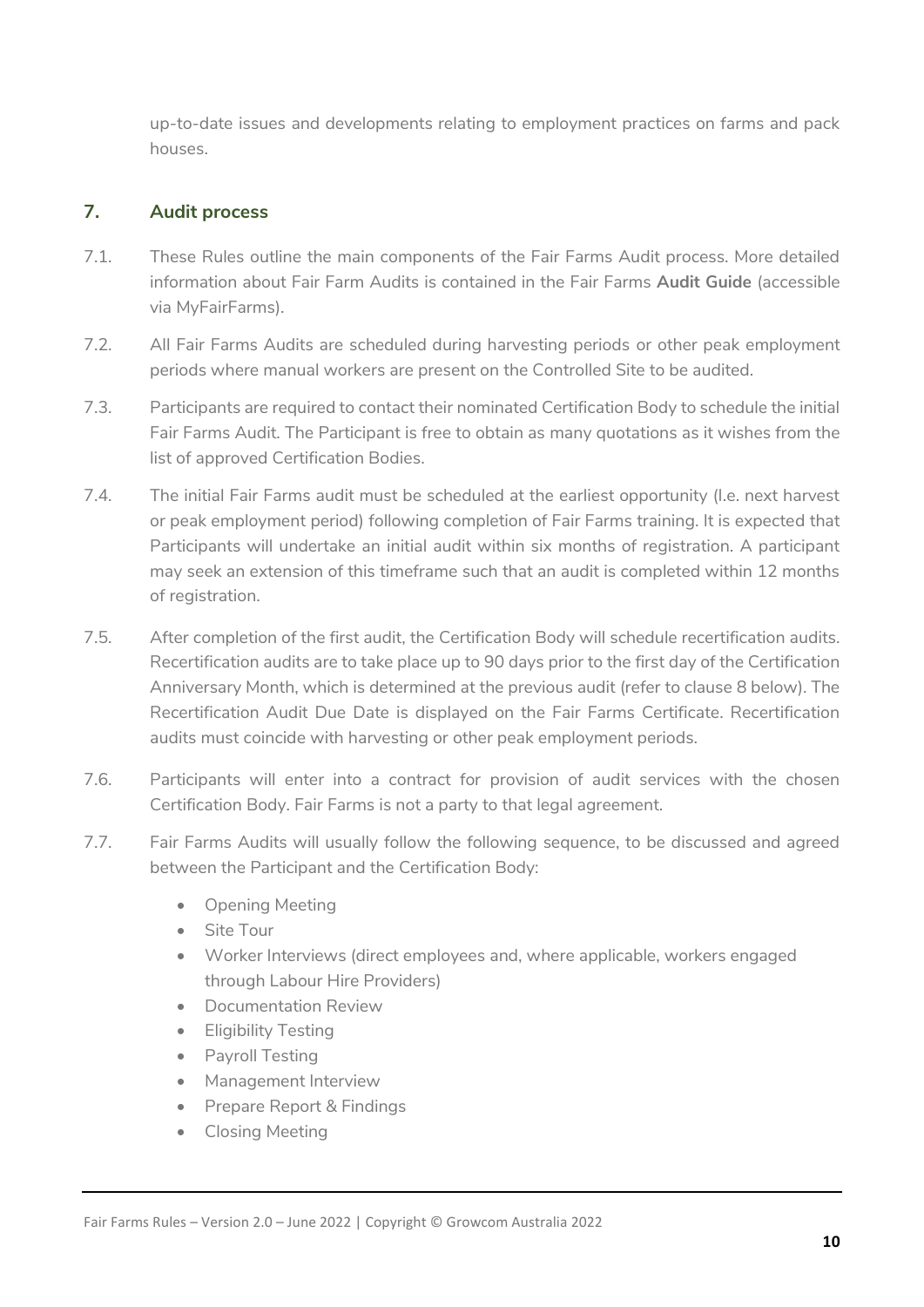- 7.8. The Certification Body will conduct the audit against the **Fair Farms Standard** using an approved **Audit Checklist**. Findings that qualify as a Critical Non-Compliance will be communicated to Fair Farms and Registered Buyers as a 'Finding Alert". Where there is any inconsistency between the Audit Checklist and the Standard the Standard shall prevail.
- 7.9. The duration of a Fair Farms Audit will vary between half-day, full-day and 2-day audits, depending on factors such as the number of workers and whether the Participant provides workers accommodation off site. The nominated Certification Body will provide a time estimate and rationale for audit duration upon request.
- 7.10. A half day audit:
	- 7.10.1. May be appropriate for recertification audits of Participants with a single controlled site, no labour hire workers, and less than 25 directly hired workers during harvest or peak employment period.
	- 7.10.2. Is generally not appropriate for an initial audit.
- 7.11. The audit result will be communicated to the Participant by the Certification Body and documented by the Certification Body in the initial audit report. Where corrective actions have been raised, the information will be communicated to the Participant, documented and the timeframes and process for correction provided. Finally, the Certification Body will issue the full audit report to the Participant and to Fair Farms for a certification decision.

# <span id="page-10-0"></span>**8. Recertification Cycles**

- 8.1. Fair Farms applies a risk-based approach to determining the Recertification Cycle. The timing of the next Fair Farms recertification audit depends on the overall risk rating achieved in the current audit.
- 8.2. The overall risk rating of an audit will be based upon the number and severity of Findings in the audit report. For each Finding, a set amount of audit points will be accumulated as follows:

| <b>Table 1: Scoring of Audit Findings</b> |  |  |  |
|-------------------------------------------|--|--|--|
|-------------------------------------------|--|--|--|

| Red Finding (high severity)               | 5 Audit Points |
|-------------------------------------------|----------------|
| <b>Amber Finding (medium</b><br>severity) | 3 Audit Points |
| Yellow Finding (low severity)             | 1 Audit Point  |
| Each Finding Alert issued                 | +1 Audit Point |

The level of severity of a Finding as either high, medium or low is set in the Audit Checklist.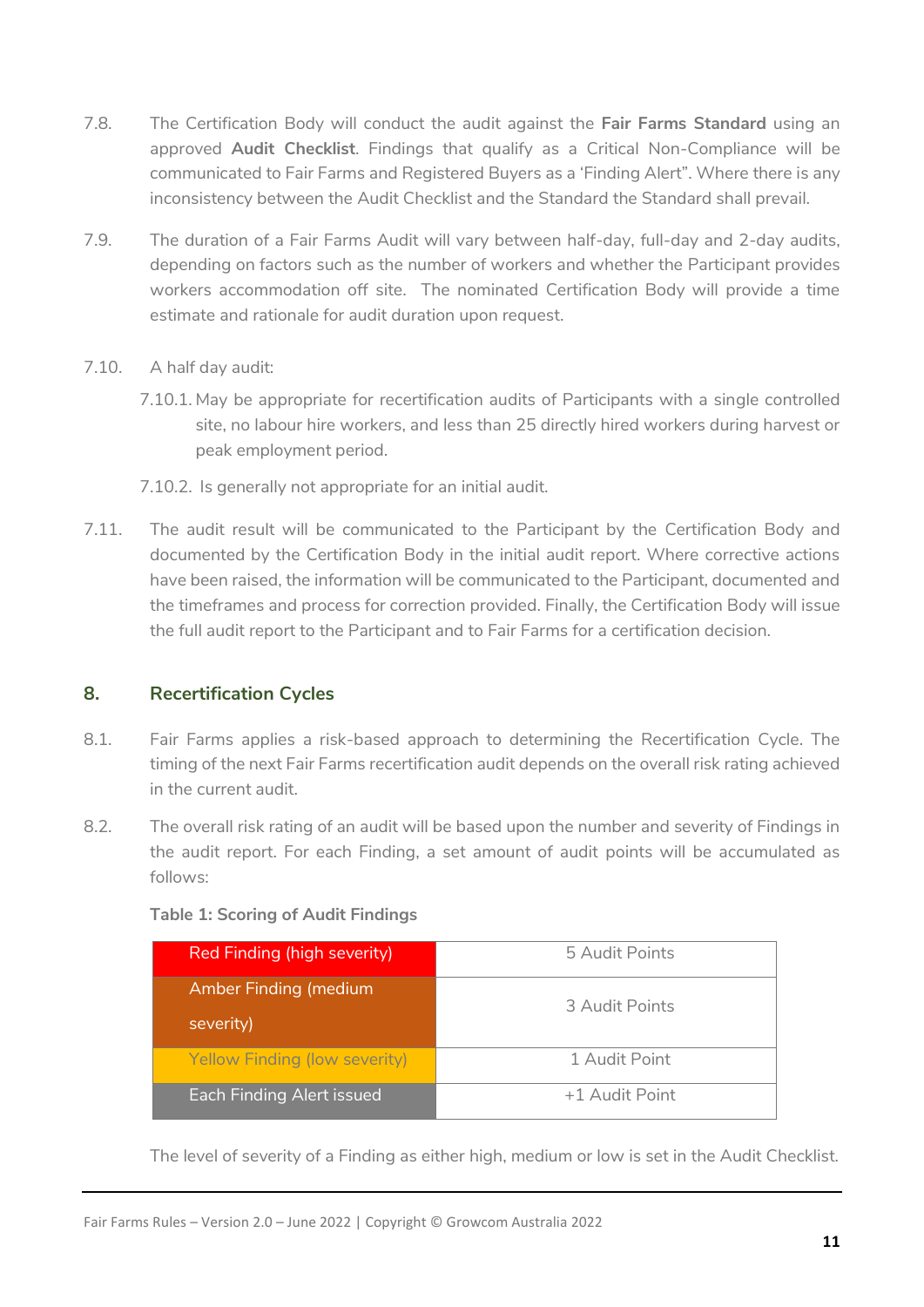Based on the aggregation of these audit points the audit will be classified as either Red, Amber or Green with the following Recertification Cycles:

| Classification                      | <b>Aggregated Audit</b><br><b>Points</b> | Recertification<br>Cycle |
|-------------------------------------|------------------------------------------|--------------------------|
| Green Audit<br>(low risk)           | 0 Audit Points                           | 36 months                |
| <b>Amber Audit</b><br>(medium risk) | 1 to 10 Audit Points                     | 24 months                |
| <b>Red Audit</b><br>(high risk)     | More than 10 Audit<br>Points             | 12 months                |

**Table 2: Audit Outcome Classification and Recertification Cycle**

Recertification Cycles times in Table 2 above prescribes the maximum time that may occur between certification audits.

The Recertification Cycle for a PBU with multiple Controlled Sites is determined by the Controlled Site with the highest risk Audit Outcome Classification.

Subsequent audits should be scheduled to take place no more than 90 days before the Recertification Audit Due Date and must not take place later than 30 days after the Recertification Audit Due Date (known as the 'grace period').

Fair Farms or the Certification Body may extend the grace period further on a Participant's request where necessary, due to circumstance outside of the Participant's control (for example lack of available auditors, natural weather events that affect production times etc.). Refer to clause 11.1 regarding audit status in such circumstance.

Refer to the Glossary of Terms (section 19) for examples how the Recertification Audit Due Date is calculated.

8.3. Fair Farms may order an immediate audit at the Participant's cost (unless agreed otherwise) if there is evidence that the integrity of the current certification may be brought into question, for example in case of any of the following occurrences:

- Change of ownership in a Controlled Site or PBU which results in a significant change of senior management and/or policies & procedures. An example of this would be a Controlled Site under a PBU being acquired by another organisation with different policies;
- Adverse public coverage of the Controlled Site, PBU or Participant. For example, adverse media publicity about conditions at the Controlled Site or regulatory, legal or police action;
- Fair Farms is of the opinion, reasonably held, that the Participant has breached a material provision of these Rules or is not maintaining compliance with the

The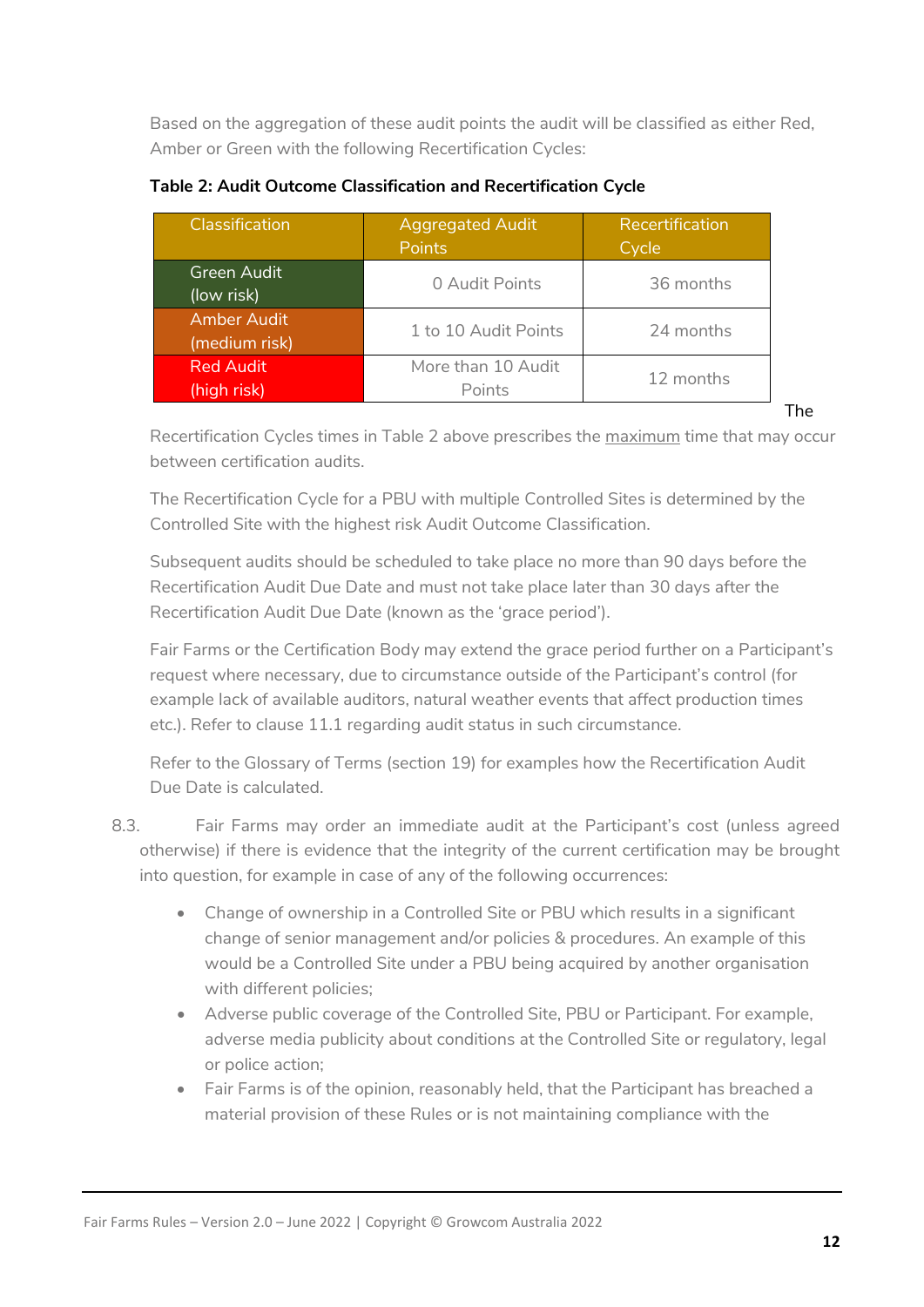requirements of the Fair Farms Standard or these Rules or is unable or unwilling to do so; or

- The Fair Farms Program changes its rules around required audit frequency.
- 8.4. The Participant or PBU may request an earlier audit date to satisfy:
	- Key customer requests (e.g. may require annual audits as part of their supply agreement)
	- Internal corporate guidelines (e.g. group policies may require a minimum audit cycle).

#### <span id="page-12-0"></span>9. **Certification process**

- 9.1. On completion of a Fair Farms Audit, the auditor submits the audit report to the Certification Body's Audit Manager for review who may cancel, amend, or raise new findings at their professional discretion.
- 9.2. Participants will be required to provide evidence in writing to their auditor of action taken to address corrective action(s). On acceptance (close out) of all corrective action(s), Fair Farms Certification can be recommended by the Audit Manager to Fair Farms.
- 9.3. Wherever practical, outstanding issues will be 'closed out' remotely through written or photographic evidence. However, in the event where evidence of 'close out' for outstanding issues cannot be provided remotely, a follow-up audit may need to be scheduled, at the expense of the Participant.

# <span id="page-12-1"></span>10. **Certified Participants**

- 10.1. Fair Farms will provide the Participant with an electronic and, where requested, with a hard copy certificate in the approved format.
- 10.2. Once issued, Fair Farms Certificates are not transferrable to other businesses.
- 10.3. The certification status of all Fair Farms certified Participants is accessible via:
	- i. The business search function on the Fair Farms website (the information displayed may include: business and, where applicable PBU name, Controlled Site(s), location (state), certification status and Fair Farms certification number); and
	- ii. MyFairFarms (authorised users only).
- 10.4. All produce represented for sale as Fair Farms certified must be:
	- i. Grown by a Participant on a Controlled Site currently certified to the Fair Farms Standard and
	- ii. Packed by a Participant currently certified to the Fair Farms Standard.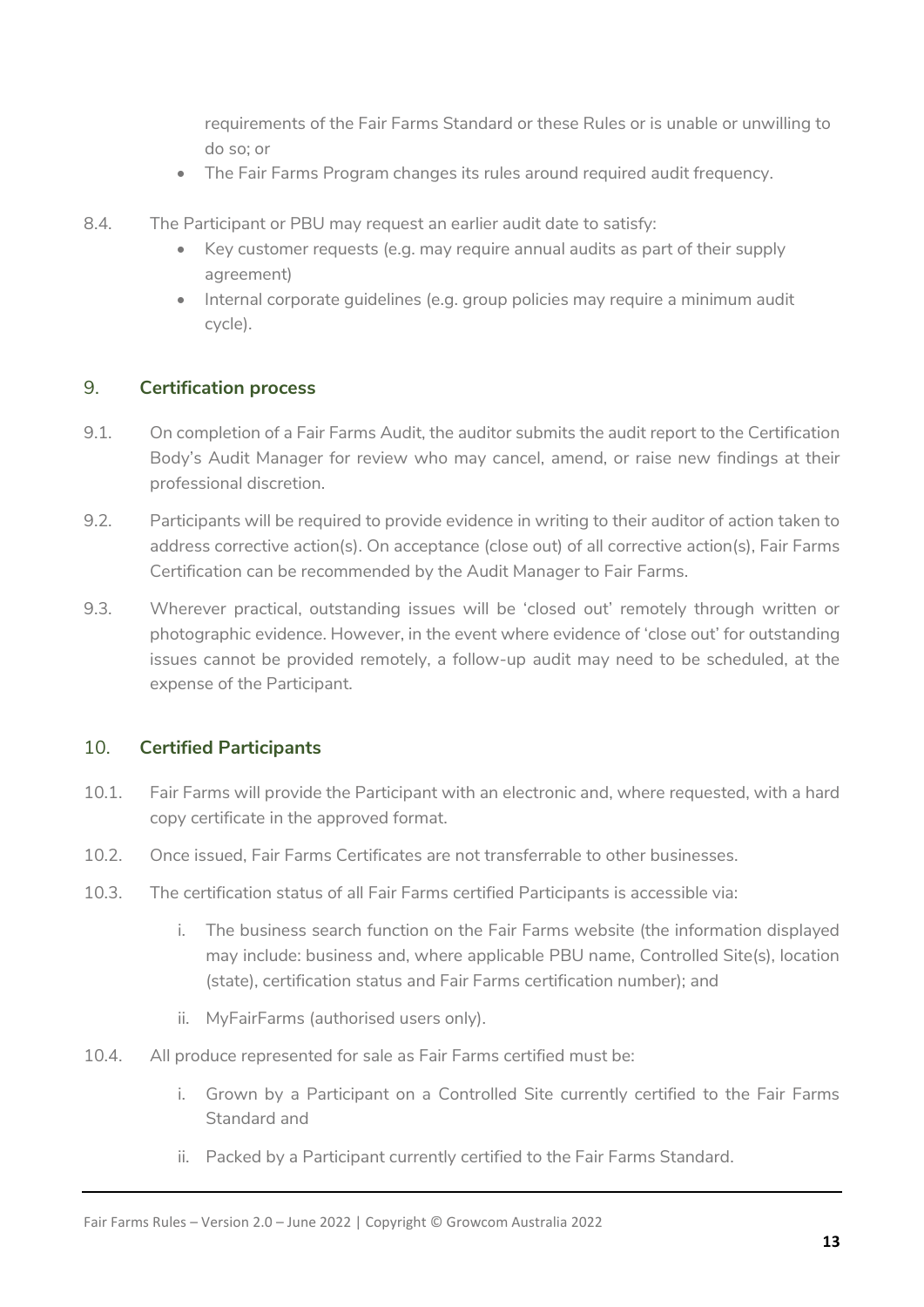# <span id="page-13-0"></span>11. **Audit deferral, suspension, and withdrawal**

- 11.1. Participants not requiring Fair Farms Certification due to crop loss or similar adverse circumstances, can request 'Audit Deferred' status until such time as they recommence production. An 'Audit Deferred' status must also be requested if the recertification audit cannot occur within the grace period (clause 8.2).
- 11.2. Participants with no audit scheduled or completed in accordance with these Rules will be given an 'Audit Pending' status.
- 11.3. Participants may be given a 'Suspended' status if:
	- i. The Participant unreasonably delays or continually defers a Fair Farms Audit;
	- ii. The auditor cannot complete an audit in full, including because the Participant fails to provide access to a Controlled Site, records or workers, or otherwise fails to cooperate in the audit process;
	- iii. The Participant fails to pay any fees in connection with the Fair Farms Program;
	- iv. The Participant supplies false or misleading information;
	- v. A Critical Non-Compliance was identified and not corrected within the required timeframe;
	- vi. The Participant fails to demonstrate that it has completed the prescribed minimum annual training (CPD, clause 6.5); or
	- vii. Fair Farms or the Certification Body is of the opinion, reasonably held, that the Participant has breached a material provision of these Rules or is not maintaining compliance with the stated requirements of the Fair Farms Standard or these Rules or is unable or unwilling to do so.
- 11.4. If a Participant's certification is suspended and the ground for suspension is not capable of rectification or, if capable of rectification, the Participant does not take the necessary action(s) to rectify within a timeframe specified by Fair Farms or the nominated Certification Body, the Participant's registration(s) and/or certification(s) may be withdrawn by written notice from Fair Farms.
- 11.5. Fair Farms has the right to inform customers of a Participant, and where relevant, the appropriate authorities of changes to a Participant's Fair Farms Certification or registration status.

# <span id="page-13-1"></span>12. **Fees**

12.1. Each Participant must pay an annual registration and membership fee to Fair Farms for participating in and benefiting from the Fair Farms Program.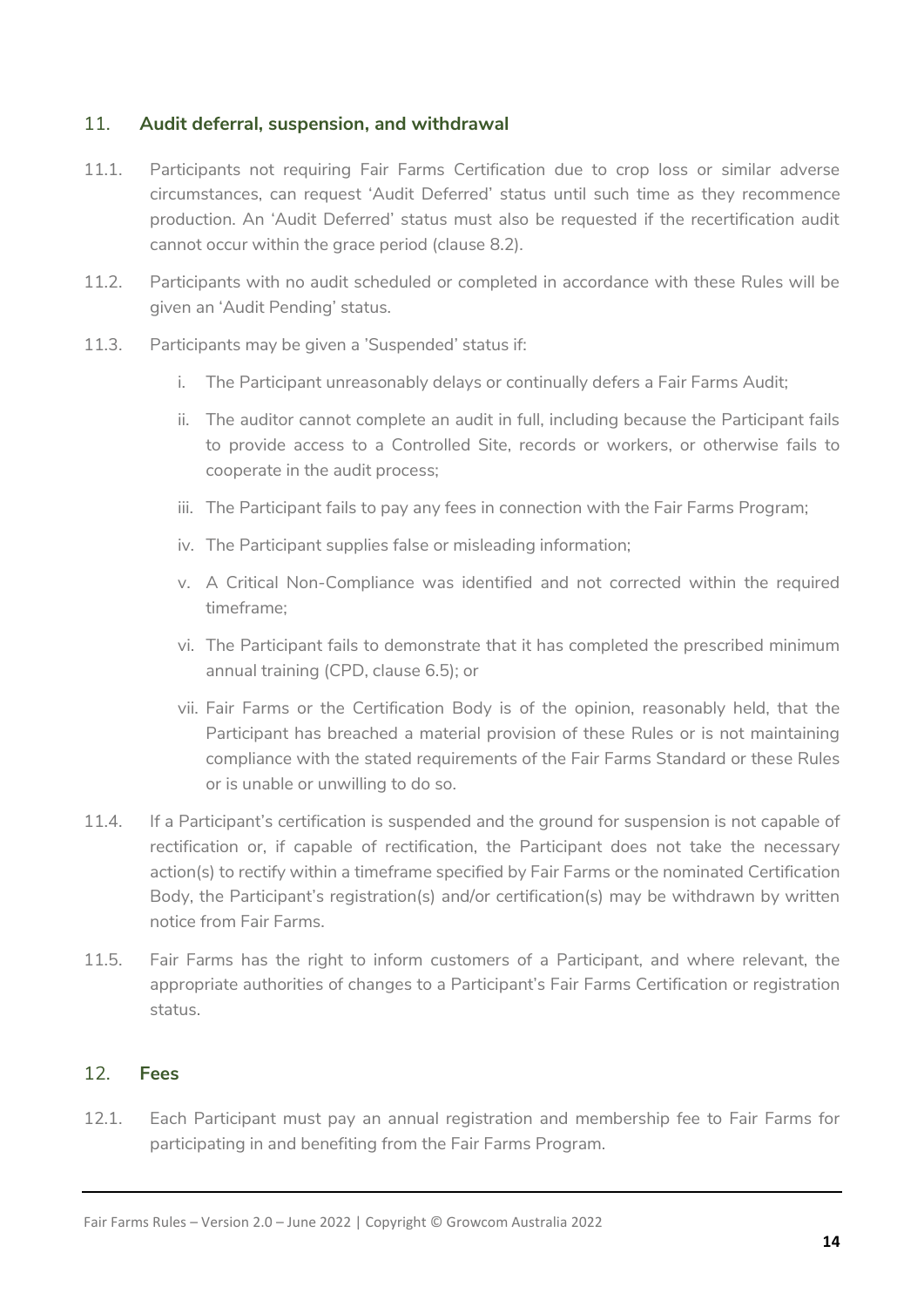- 12.2. Fees for Fair Farms Audits are payable to the Certification Body by the Participant.
- 12.3. Fees for training services are payable to Fair Farms or other approved training providers by the Participant.
- 12.4. Fair Farms fees are reviewed annually and advised to all Fair Farms Participants via the Fair Farms website.
- 12.5. Timely payment of all fees by Participants is a requirement for the Participant's continued Fair Farms Certification.

#### <span id="page-14-0"></span>13. **Prosecution and regulatory sanctions**

13.1. A Participant must notify Fair Farms and its nominated Certification Body of any prosecutions or legal actions brought, or likely to be brought against the Participant, in relation to an employment, work health and safety or immigration matter including any enforceable undertakings entered.

# <span id="page-14-1"></span>14. **Communication**

- 14.1. Fair Farms has a custom designed database for the management and administration of all aspects of the Fair Farms Program (MyFairFarms).
- 14.2. Participants in Fair Farms are allocated a unique user logon to MyFairFarms for access to Fair Farms training and certification details including current certificates, Fair Farms documents, resources, program updates and relevant contact details.
- 14.3. Instructions on how to access MyFairFarms is provided in the 'MyFairFarms User Guide' available to Participants.
- 14.4. Fair Farms will communicate Fair Farms Program updates and changes to Participants via MyFairFarms, the Fair Farms website, email, newsletters or other forms of communication as required.

# <span id="page-14-2"></span>15. **Use of the Fair Farms corporate logo and certification logo**

15.1. The Fair Farms name and corporate logo may be used by a certified Participant upon written permission from Fair Farms in accordance with the Fair Farms logo style guide specifications (available via MyFairFarms). Participants must apply in writing, to use the Fair Farms name and corporate logo and, upon approval, Fair Farms will provide the Fair Farms corporate logo artwork for use.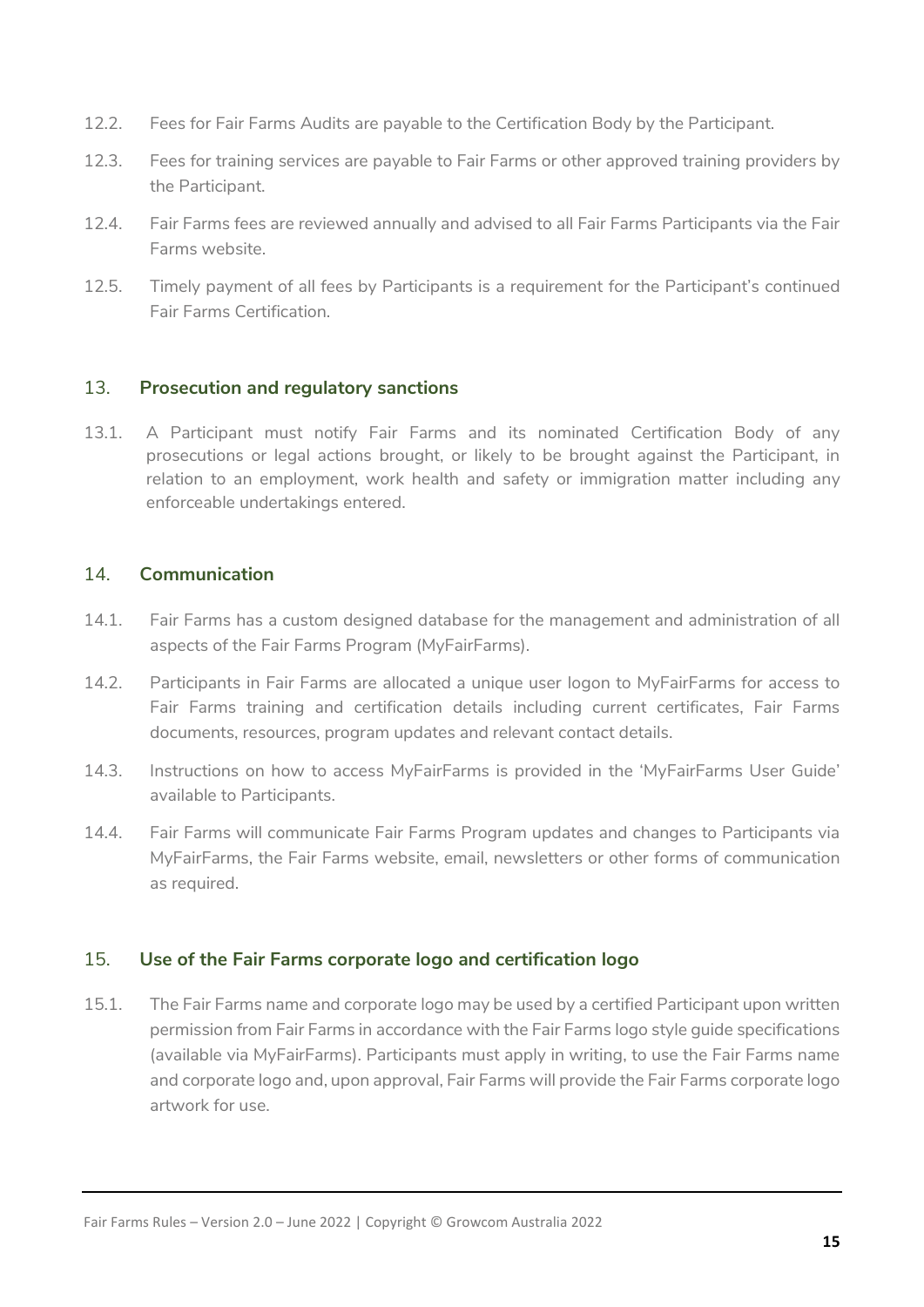15.2. The Fair Farms certification logo may be used by a certified Participant subject to the following requirements.

The Participant must:

- i. Make a request in writing for the Fair Farms certification logo artwork;
- ii. Only use the Fair Farms certification logo artwork precisely as provided by Fair Farms, incorporating their unique Fair Farms certification number;
- iii. Use the Fair Farms certification logo in accordance with the Fair Farms logo style guide specifications;
- iv. Only use the Fair Farms certification logo in connection with products grown and/or packed in compliance with the requirements of Fair Farms certification; and
- v. Only use the Fair Farms certification logo on trade level packaging and pallets that are not intended for display at point of sale.
- 15.3. The Fair Farms name, corporate logo or certification logo must not be used on a product, consumer level packaging, or at point of sale in direct connection to a single product.
- 15.4. The Fair Farms name, corporate logo, or certification logo must not be misrepresented or used in any manner that could be misconstrued or may be defamatory to Fair Farms.
- 15.5. Permission to use the Fair Farms logo in any way other than as specified in these Rules must be requested in writing and approved by Fair Farms.
- 15.6. A Participant must immediately cease using the Fair Farms name, corporate logo and certification logo if its certification status has been in 'certification pending' for more than 28 days, has lapsed ('certificate expired') or has been suspended or withdrawn.
- 15.7. A Participant with permission to use the Fair Farms name or logo(s) acknowledges and agrees that Certification Bodies are requested to advise Fair Farms of any misuse of the Fair Farms name or logo(s).
- 15.8. The Fair Farms name and corporate logo may be used by supporting retailers and other supply chain partners for the promotion of the Program as agreed individually with these partners by Fair Farms.

# <span id="page-15-0"></span>16. **Use of information**

16.1. Each Participant acknowledges and agrees that Fair Farms may use, disclose or publish information concerning the Participant obtained in connection with the Fair Farms Program, including information relating to a Participant's status, as specified in these Rules and otherwise as Fair Farms considers reasonably necessary for the purposes of the Fair Farms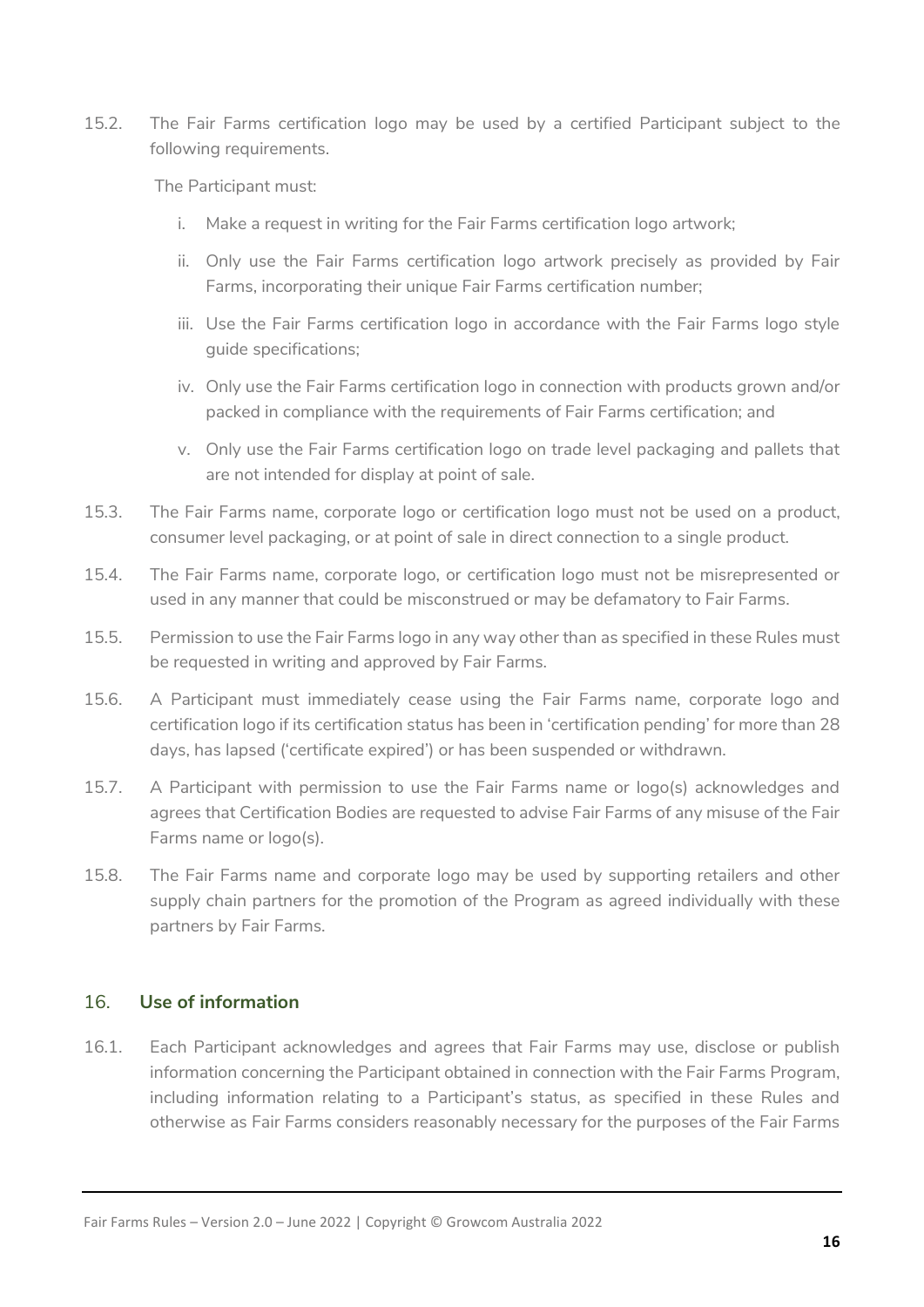Program. Each Participant acknowledges and agrees that the information referred to herein may be shared with their Registered Buyers.

- 16.2. Each Participant acknowledges and agrees that Fair Farms may disclose information concerning the Participant to any government authority for any lawful purpose and otherwise as required by law.
- 16.3. Certain information handled by Fair Farms may be personal information, as defined in the Privacy Act 1988 (Cth). Personal information obtained by Fair Farms is handled in accordance with Fair Farms' Privacy Policy accessible on the Fair Farms website.

# <span id="page-16-0"></span>17. **Liability and indemnity**

- 17.1. To the extent permitted by law, Fair Farms' liability for any loss, damage, cost, or expense suffered by a Participant in connection with the Fair Farms Program or its participation in or withdrawal from it, including any breach by Fair Farms of a consumer guarantee, is limited to the annual registration and membership fee payable to Fair Farms in accordance with clause 12 of these Rules.
- 17.2. In no event will Fair Farms be liable to a Participant for indirect loss, damage, cost, or expense.
- 17.3. The Participant acknowledges and agrees that Fair Farms is not party to the contract a Participant must enter with its nominated Certification Body for the conduct and reporting of a Fair Farms Audit.
- 17.4. The Participant indemnifies Fair Farms, its officers, employees and agents against all damages, losses, costs, and expenses incurred by any of them arising out of any noncompliance with these Rules except to the extent such damages, losses, costs and expenses were caused by Fair Farms, its officers, employees or agents.

#### <span id="page-16-1"></span>18. **Governing law and jurisdiction**

The agreement between Fair Farms and a Participant evidenced by these Rules is governed by and must be construed with the laws of Queensland. Participants and Fair Farms irrevocably submit themselves to the jurisdiction of the Queensland courts including courts for an appeal for any dispute about or in any way related to the Fair Farms Program and these Rules.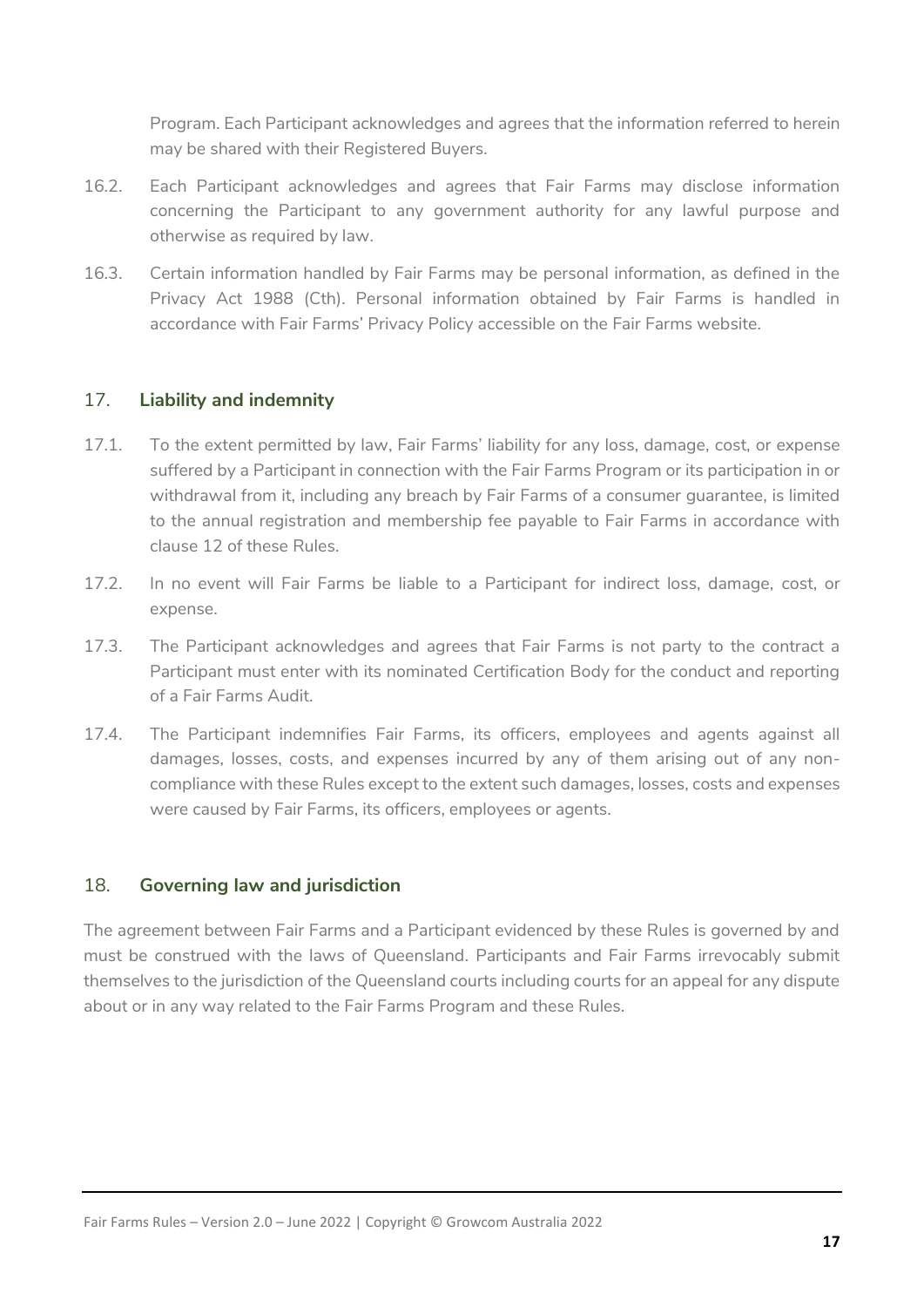# <span id="page-17-0"></span>**19**. **Glossary of Terms**

| Audit Outcome               | The risk category assigned to a Participant at audit which            |
|-----------------------------|-----------------------------------------------------------------------|
| Classification              | determines the due date for the next audit (Recertification           |
|                             | Cycle) in accordance with clauses 8.1 and 8.2.                        |
| <b>Audit Checklist</b>      | The checklist developed by Fair Farms which the Certification         |
|                             | Body uses to guide its auditing activity against the Fair Farms       |
|                             | Standard.                                                             |
| <b>Audit Guide</b>          | The document developed and published by Fair Farms which              |
|                             | sets out the auditing process the Certification Body will follow      |
|                             | in detail.                                                            |
| Certification Body          | The Fair Farms approved organisation carrying out the audit           |
|                             | against the Fair Farms Standard. Often referred to as "the            |
|                             | auditor(s)". Appointed by the PBU from a list of Certification        |
|                             | Bodies approved by the Scheme Owner.                                  |
| Certification               | The calendar month at the end of the Recertification Cycle.           |
| <b>Anniversary Month</b>    | Example: if the Fair Farms Certificate is issued on 24 March          |
|                             | 2020 and the Recertification Cycle is 24 months (amber audit),        |
|                             | the Certification Anniversary Month is the month of March             |
|                             | 2022.                                                                 |
| <b>Certification Date</b>   | The date, as it is noted on the Fair Farms Certificate, on which      |
|                             | the certification takes effect.                                       |
| <b>Certification Expiry</b> | The day after which the Fair Farms Certification expires, being       |
| Date                        | the last day of the Certification Anniversary Month.                  |
|                             | Example: if the Fair Farms Certificate is issued on 24 March          |
|                             | 2020 and the Recertification Cycle is 24 months (amber audit),        |
|                             | the Certification Expiry Date is 31 March 2022.                       |
| <b>Controlled Site</b>      | Has the meaning given in clause 2.2.                                  |
| <b>Critical Non-</b>        | any incident or occurrence that presents a significant and<br>a)      |
| Compliance                  | immediate risk to workers' safety, risk to their life and limb        |
|                             | or constitutes a significant breach of workers' human                 |
|                             | rights; or                                                            |
|                             | an attempt to pervert the course of the Participant's<br>$\mathsf{b}$ |
|                             | pathway to Fair Farms Certification through fraud,                    |
|                             | coercion, deception or interference.                                  |
| Data                        | Has the meaning given in clause 1.5                                   |
| Fair Farms                  | the name of the training and certification program that these         |
|                             | Rules underpin. The term 'Fair Farms' used in these Rules also        |
|                             | means the Scheme Owner, as defined in this section 19.                |
| Fair Farms Audit            | the audit of a Participant's Controlled Site(s), undertaken by a      |
|                             | Certification Body against the Fair Farms Standard. Includes the      |
|                             | initial audit and any subsequent audits.                              |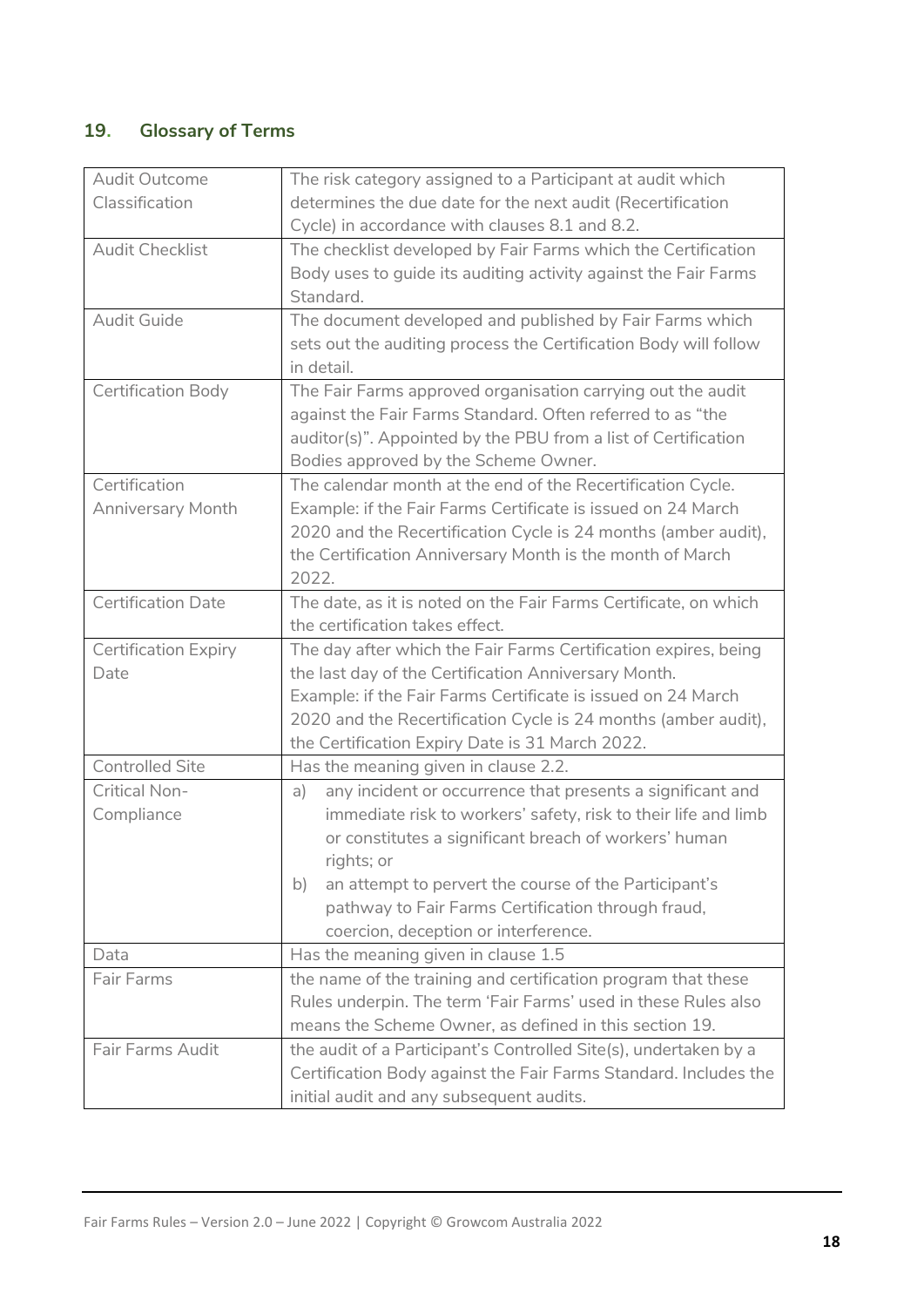| Fair Farms                    | Formal statement of compliance with the Fair Farms Standard,       |
|-------------------------------|--------------------------------------------------------------------|
| Certification/Certificate     | as verified through a third-party audit, issued by Fair Farms to a |
|                               | Participant/PBU in accordance with these Rules.                    |
|                               |                                                                    |
| Fair Farms Program            | has the same meaning as Fair Farms Training and Certification      |
|                               | Program.                                                           |
| <b>Fair Farms Rules</b>       | this document, released and amended by Fair Farms from time        |
|                               | to time, forming part of the agreement between Fair Farms and      |
|                               | a Participant in the Program.                                      |
| Fair Farms Training and       | the training and certification program owned and implemented       |
| <b>Certification Program</b>  | by the Scheme Owner pursuant to these Rules and other Fair         |
|                               | Farms resources.                                                   |
| <b>Fair Farms Standard</b>    | A document released by the Scheme Owner, detailing the             |
|                               | standards and requirements businesses participating in the Fair    |
|                               | Farms Program must meet in order to become Fair Farms              |
|                               | certified.                                                         |
| <b>Finding Alert</b>          | A finding during a Fair Farms Audit that constitutes a Critical    |
|                               | Non-Compliance and which the Certification Body                    |
|                               | communicates to Fair Farms and Fair Farms communicates to          |
|                               | Registered Buyers.                                                 |
| Growcom / Growcom             | Has the same meaning as Scheme Owner.                              |
| Australia                     |                                                                    |
| <b>MyFairFarms</b>            | A custom designed database developed and operated by the           |
|                               | Scheme Owner to support the administration of all aspects of       |
|                               |                                                                    |
|                               | the Fair Farms Program. The database ncludes:                      |
|                               | a Participant dashboard accessible through a unique<br>۰           |
|                               | user logon which gives Participants access to                      |
|                               | information relating to their certification pathway,               |
|                               | including training and certification details, current              |
|                               | certificates, Fair Farms resources, program updates and            |
|                               | relevant contact details;                                          |
|                               | a Registered Buyer Dashboard which gives Registered                |
|                               | Buyers access to Data                                              |
|                               | A Certifying Body (Auditor) Dashboard which allows<br>۰            |
|                               | Certifying Bodies to report audit outcomes and other               |
|                               | information.                                                       |
| Participant                   | The legal entity participating in the Fair Farms Program.          |
| <b>Participating Business</b> | The management unit of the Participant that overseas day to        |
| Unit/PBU                      | day employment practices at its Controlled Site(s)                 |
| <b>Recertification Audit</b>  | The first day of the Certification Anniversary Month.              |
| Due Date                      | Example: if the Fair Farms Certificate is issued on 24 March       |
|                               | 2020 and the Recertification Cycle is 12 months (red audit), the   |
|                               | Recertification Audit Due Date is 1 March 2021.                    |
| <b>Recertification Cycle</b>  | Means the maximum time that may occur between certification        |
|                               | audits without letting the certification lapse, as stated in Table |
|                               | 2 in clause 8.2. The Fair Farms Program provides for 3 different   |
|                               |                                                                    |